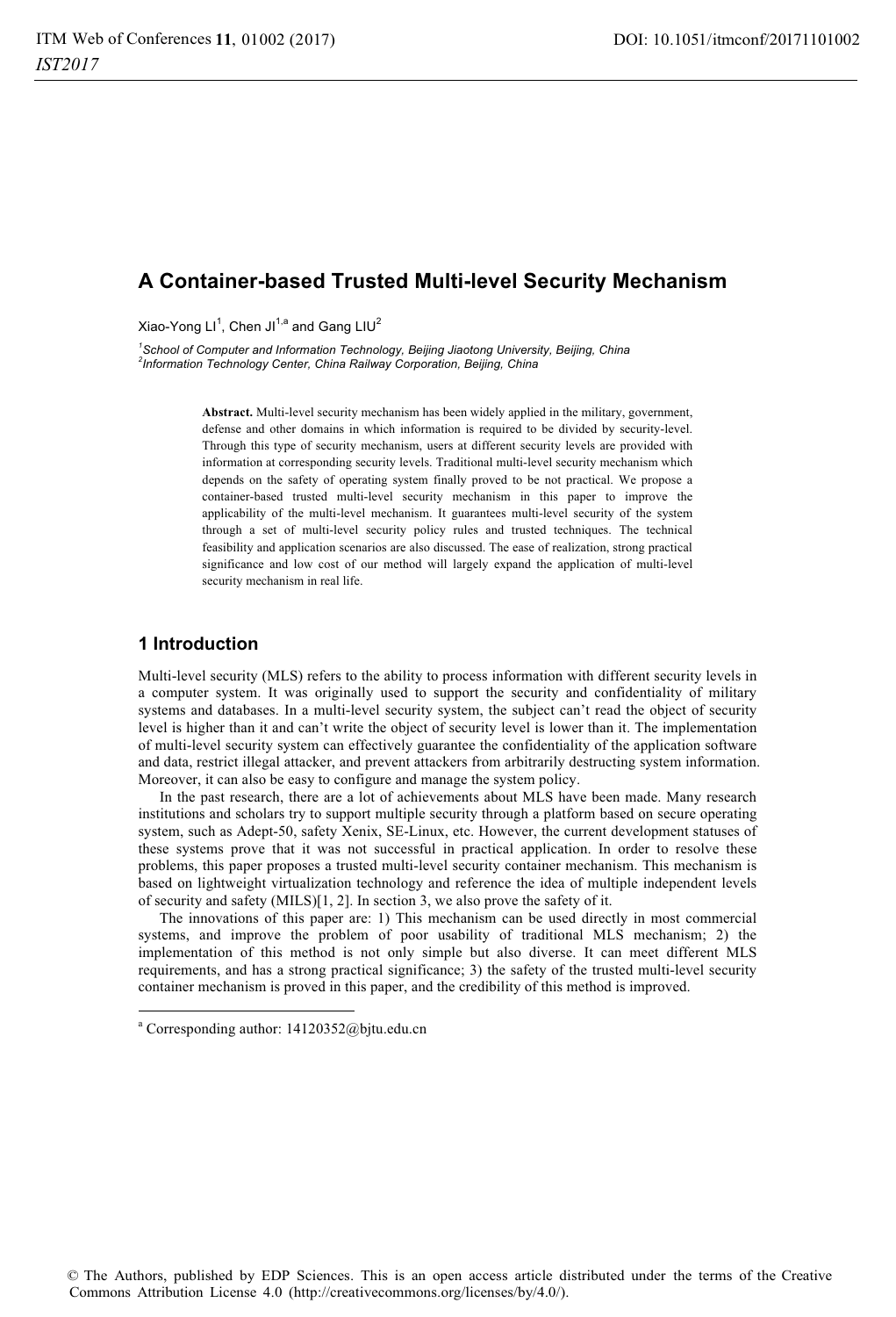In Section 2 we introduce the related research, including the latest research of MLS, lightweight virtualization technology and trusted system. According to the actual requirements of security applications, we propose the definition of multi-level security based on the lightweight virtualized environment in Section 3, and then propose a set of multi-level security policy rules. We also prove that these rules meet the definition of multi-level security, and analyses technical feasibility of the mechanism. We present several application scenarios of this mechanism in Section 4, and conclude this paper in Section 5.

## **2 Related works**

### **2.1 Container and lightweight virtualization technology**

Lightweight virtualization is relative to the heavyweight virtualization terms. Heavyweight virtualization usually refers to the KVM, VMware, etc. which based on the virtualization of hardware. Lightweight virtualization based on container technology refers to the operating system-level virtualization technology, such as Docker [3], Linux Containers (LXC) and so on.

Recently, most of cloud service providers provide a complete operating environment serves to running applications by using traditional virtualization technology, and the entire operating system running on a virtual hardware platform. But this approach greatly consumes and wastes systems resources, brings greater cost, and has higher demands on the server, so more and more enterprises are choosing to use lightweight virtualization technology. Lightweight virtual machines (called "container") can load applications directly on the host platform, use the same kernel with the host, and lead to a small performance loss. Lightweight virtualization technology uses lightweight isolation. In order to share resources between the host and containers, it also provides a shared mechanism.

In summary, for one host, using lightweight virtualization will virtualize more virtual machines than using traditional virtualization. It greatly improve the resource utilization and system overhead, and is a more economical way for enterprise and cloud providers.

#### **2.2 Multi-level security**

According to the importance and sensitivity of the information, the information will be divided into different security level. By dividing security level, multi-level security policies can ensure that the information can only be used by the people whose security level is higher than or equal to it. There are a lot of well-known multi-level security models have been proposed, such as BLP [4], Biba [5], clark-Wilson [6] and so on. In 2005, Jim Alves-Foss et al. propose the concept of multiple independent levels of security and safety (MILS). MILS is originally based on the Rushby's idea of isolation [7, 8], and is a high-security system. It can build a set of credible security solution by using several management units which can be independent analysis.

In addition to these classic multi-level security model, the development of cloud computing and virtualization technology provide more favorable conditions for a multiple single-level (MSL) system's implementation. MSL [9] use isolated computing or virtual machine for different security level data to separate these data. The purpose is to implement the multi-level security mechanism without special modification of operating systems or applications. References [10] propose an actionbased multi-level access control (AMAC) model and gives the formal description of the policy. This model considers many information such as characteristics of structured document, changes of document's security level, changes of the user's security level, system status information and so on. It implement multi-level security access to structured documents in a cloud computing environment, and prove the security of multi-level access control policies of AMAC model. References [11] proposed a multi-level security mechanism based on virtualization technology. It avoids cross-contamination issues and hidden channels of different security levels through strong security isolation mechanism,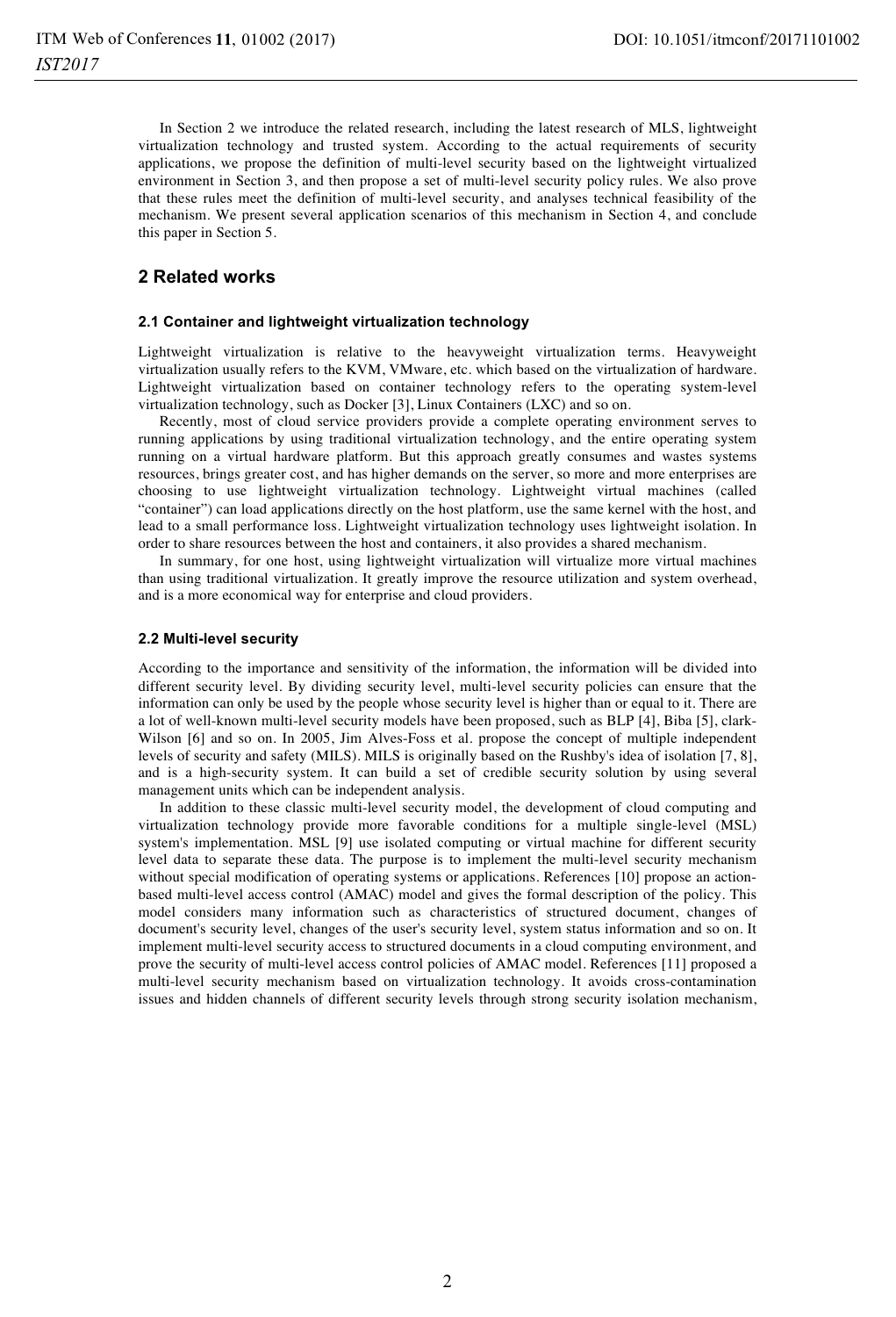and reduce difficulty and costs of multi-level security's implementation by its seamless support for existing commercial operating systems and applications.

### **2.3 Trusted system**

Trusted system can guarantee credibility from two parts: trusted source and trusted running. First, the source of the system determines the requirements and methods to ensure credibility of the system. For a third-party system, the credibility of the system can be achieved through process transparency [12] of system behavior specification's production and management, and the user can also refer to other users' reviews to evaluate the credibility of the system [13]; for the system developed by users themselves, possible errors and vulnerabilities in the system design process should be reduced or eliminated as much as possible. For example, formal description [14] can be used to regulate the production process and code size control [15] can be used to reduce the possible risks.

In addition to the problem of trusted sources, the trusted running is also important. We can use trusted computing platform (TCP) technology to ensure the trusted running [16], and ensure the system running as expected by a trusted root and trusted delivery mechanisms.

### **3 Container-based trusted multi-level security mechanism**

### **3.1 Confidentiality Requirements of multi-level security**

Multi-level security confidentiality policies divided the information into different security levels based on the importance and sensitivity of the information. The information can only flow from low security-level to high security-level. That is, a subject with high security level can read an object with low security level, a low security level subject can write a high security level object, and a subject can read or write an object if there security levels is equal. By this way, it can ensures that the information can only be one-way flow from low to high, and avoids the disclosure of information from high to low.

Depending on the above, we propose formal definition of the Multi-level security confidentiality requirements. This paper use S denotes the set of all domains of the safety system, use A denotes the set of entire address space of the security system, and use L denotes a set of security tags which have a partial order relation  $\leq l_1 \leq l_2$  represents  $l_2$  has a higher security level than  $l_1$ . Function level: S  $\rightarrow$ L denotes the security level of domain S. Function alter:  $S \rightarrow A$  denotes the address space which is writable by domain S. Function observe:  $S \rightarrow A$  denotes the address space which is readable by domain S.

**Definition 1** For  $\forall u, v \in S$  and *level* (*u*)  $\leq$  *level* (*v*), we say that the security policy meets the multilevel security confidentiality requirements if

$$
alter(u) \cap observe(v) \neq \emptyset
$$
 (1)

$$
observe(u)\cap alter(v)=\emptyset
$$
\n(2)

For two domains with different security levels, if the intersection of the writable address space of the low security-level domain and the readable address space of high security-level domain is not empty, the information of the low security-level domain can flow to the high security-level domain. If the intersection of the readable address space of the low security-level domain and the writable address space of high security-level domain is empty, the low security-level domain can't read the information which is written by a high security-level domain. All above meet the basic idea of multilevel security confidentiality requirements.

There are differences between definition 1 and traditional models of multi-level security. Definition 1 supports the idea that low security-level can preserve their privacy. As shown in Figure 1, M and N are two arbitrary domain and N has higher security-level than M.  $M = \{M_c, M_p\}$  is a division, in which N can read area  $M_c$  and can't read  $M_p$ . It means that  $M_p$  is M's private area. In this case, M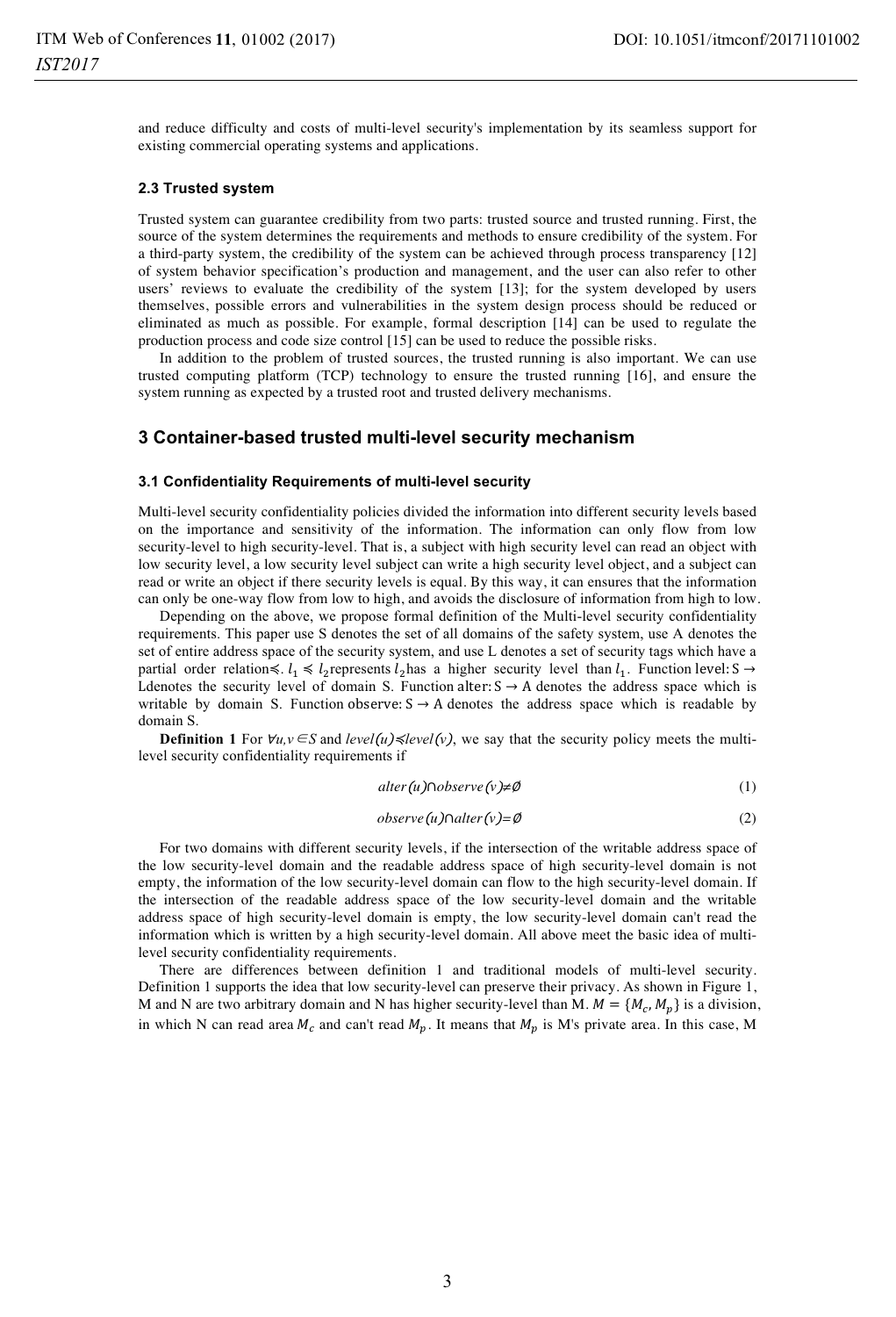can not only report information to N through  $M_c$ , but also protect its privacy by  $M_p$ , which meets the practical safety requirements of many systems. If  $M_c = M$ , N can read all the information in M.



**Figure 1.** Schematic diagram of multilevel security policy.

#### **3.2 Container-based trusted multi-level security mechanism**

This section proposes a trusted multi-level security container mechanism. The purpose of the mechanism is to support that information flow between different security level containers meets the confidentiality requirements of definition 1.

1) Division of address space

In the lightweight virtualization environment, the system is divided into two domains: a) container domain: It is the private portion of each container, and a container domain usually corresponds to a container; b) host machine domain: The other parts of the system except for container domains. In this paper, different domains can access different address spaces according to their permissions.

According to the division of the domain, The system address space is divided into two categories: a) container domain address space  $(C_i)$ : It is assigned to different container domains; b) host domain address space: including all address space of the system except for container domain address space, which is assigned to host domain. Because of different container domains has different permissions for the part of host domain address space, the host domain address space are further divided: a) hostsharing area (SA), each container can read the contents of this area, such as images, related information of basic software and so on; b) host-container area  $(CA_i)$ : The content of this area is only related to the specific container, only corresponding container domain can read or write the corresponding host-container area, each container corresponds to a host container domain; c) hostprivate area (PA): No containers can read or write this area. It can only be accessed by the host. The four parts is a division of the system address space, the address space in each part is not overlapping, as shown in Figure 2.



**Figure 2.** Address space partition in lightweight virtual environment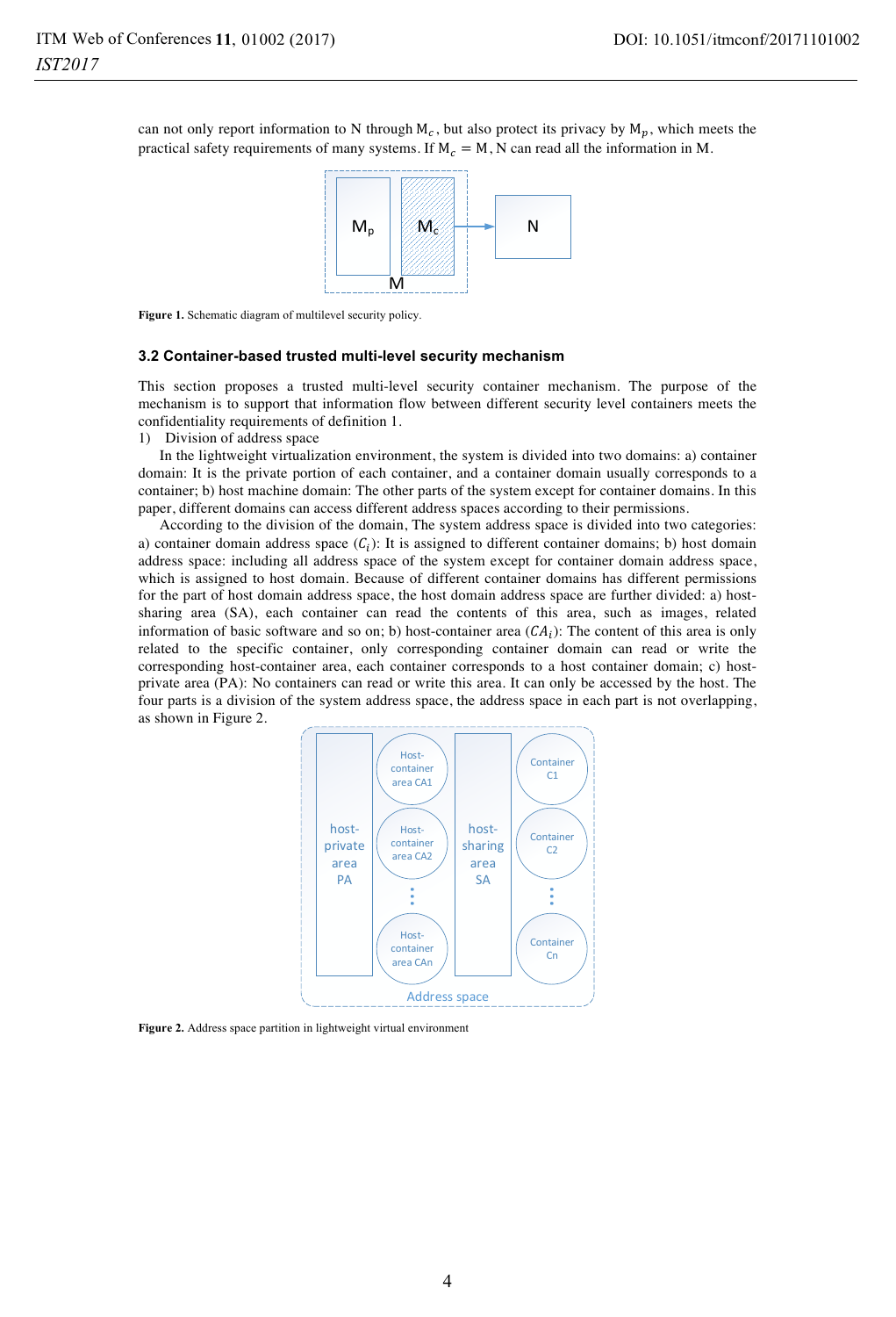2) Security policy and proof

Based on the division of the address space in Figure 2, the container environment is defined as follows:

In this paper, we use  $ontainer(S, A)$  denotes the container environment  $S = \{HD, CD_1, CD_2, ..., CD_n\}.$  Among them, HD denotes the host machine domain,  $CD_i(1 \le i \le n$ denotes the container domain  $i$  and  $CD$  represents the set of all container domains.  $A = \{SA, PA, CA_1, CA_2, ..., CA_n, C_1, C_2, ..., C_n\}$ , where SA denotes the set of address space of hostsharing area, PA denotes the set of address space of the host-private area,  $CA_i(1 \le i \le n)$  denoted the address space of host-container area which can be accessed by the corresponding container domain  $i$ , and  $C_i(1 \leq i \leq n)$  denotes the set of container domain address space which is corresponding to container domain  $i$ .

According to definition and, the following rules about trusted multi-level security policy are proposed:

Rule 1:

$$
\forall i, J \leq i \leq n, C_i \cup CA_i \cup SA \subset observe(CD_i)
$$
\n
$$
(3)
$$

Rule 2:

$$
\forall i, J \leq i \leq n, alter(CD_i) = C_i \cup CA_i \tag{4}
$$

Rule 3:

$$
\forall i,j, l \leq i \leq n, l \leq j \leq n, i \neq j, level(CD_i) \leq level(CD_j)
$$
  
\n⇒C<sub>i</sub>  $\subset$  *observe*  $(CD_j) \wedge C_i \not\subset$  *after*  $(CD_j)$  (5)

Rule 4:

$$
\forall i,j, l \leq i \leq n, l \leq j \leq n, i \neq j, level (CDi) \leq level (CDj)
$$
  
\n⇒C<sub>j</sub>¢observe (CD<sub>i</sub>) ∧ C<sub>j</sub>¢alter (CD<sub>i</sub>) (6)

Rule 5:

$$
\forall i, j, l \leq i \leq n, l \leq j \leq n, i \neq j, CA_i \not\subset \text{observe}(CD_j) \land CA_i \not\subset \text{alter}(CD_j)
$$
\n
$$
(7)
$$

Rule 1 means that the readable address spaces of a container domain include the host-container area, host-sharing area, and the container domain address space which is corresponding with it. Rule 2 means that the writable address spaces of a container domain include corresponding container domain address space and corresponding host-container area. Here container domain  $CD<sub>i</sub>$  can be understood as the domain M in Figure 1, and  $C_i$ ,  $CA_i$  can be understood as  $M_c$ ,  $M_p$ . Rule 3 means that if the security level of two container domains is different, the container domain with high security level can only read the container domain address space of the container domain with low security level, and can't write it. Rule 4 means that if the security level of two container domains is different, the container domain with low security level can neither read nor write the container domain address space of the container domain with high security level. Rule 5 means that for an arbitrary host container area, in addition to corresponding container domains, the other container domains cannot read and write the address spaces of these areas. The following is a proof of the security. **Proof:** 

According to the definition 1, for  $\forall u, v \in S$  and *level*( $u$ )  $\le$ *level*( $v$ ), we say that the security policy meets the multi-level security confidentiality requirements if

$$
alter(u) \cap observe(v) \neq \emptyset
$$
\n
$$
(8)
$$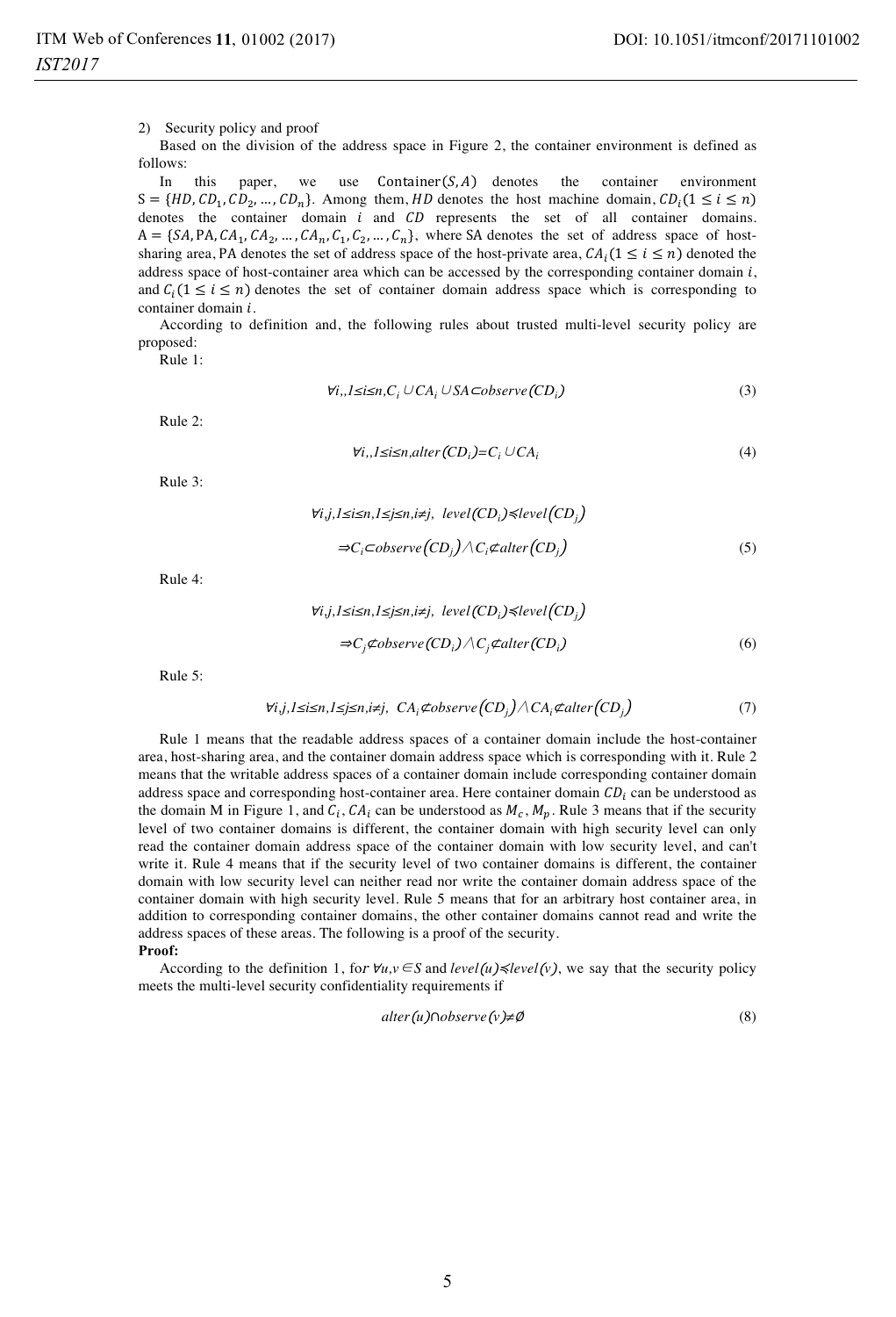(9)

 $\omega$ *observe*(*u*) $\cap$ *alter*(*v*)= $\emptyset$ 

So, for the trusted multi-level secure container policy, it is needed to prove that:

For 
$$
\forall i, j, 1 \le i \le n, 1 \le j \le n, i \ne j
$$
 when  $level(CD_i) \le level(CD_j)$ 

$$
alter(CD_i) \cap observe(CD_j) \neq \emptyset
$$
\n<sup>(10)</sup>

$$
observe(CD_i)\cap alter(CD_j) = \emptyset
$$
\n(11)

1). According to the rule 2,

$$
alter(CD_i)=C_i \cup CA_i \tag{12}
$$

$$
\therefore \forall i,j,l \leq i \leq n, l \leq j \leq n, i \neq j
$$

$$
level(CD_i) \le level(CD_j)
$$
\n<sup>(13)</sup>

According to the rule 3,

$$
C_i \subset \text{observe}(CD_j) \tag{14}
$$

$$
\therefore C_i \subset \text{alter}(CD_i) \land C_i \subset \text{observe}(CD_j) \tag{15}
$$

$$
\therefore alter(CD_i) \cap observe(CD_j) \neq \emptyset
$$
\n(16)

$$
\therefore
$$
 (10) is proved

2). According to the rule 2,

 $\mathit{alter}(CD_j) = C_j \cup CA_j$ (17)

$$
\therefore \forall i,j, 1 \leq i \leq n, 1 \leq j \leq n, i \neq j
$$

$$
level(CD_i) \le level(CD_j)
$$
\n(18)

According to the rule 4,

$$
C_j \nsubseteq \text{observe}(CD_i) \tag{19}
$$

According to the rule 5,

$$
CA_j \nsubseteq \n $\phi$  (20)
$$

$$
\therefore \; observe(CD_i) \cap alter(CD_j) = \emptyset \tag{21}
$$

### $\therefore$  (11) is proved

In conclusion, the trusted multi-level security container policy proposed meets the multi-level security requirements.

In addition, we can also ensure the credibility of the method from two aspects: trusted source and trusted running. On the one hand, we can ensure the credibility by using trusted computing platform technology when the system is running. Trusted computing platform technology use trusted platform module (TPM) as the core, and ensure the trusted running through the trust transfer mechanism, identity authentication, safe storage mechanism and so on. On the other hand, because this method is developed and designed independently, we can use the idea of reference monitor to complete the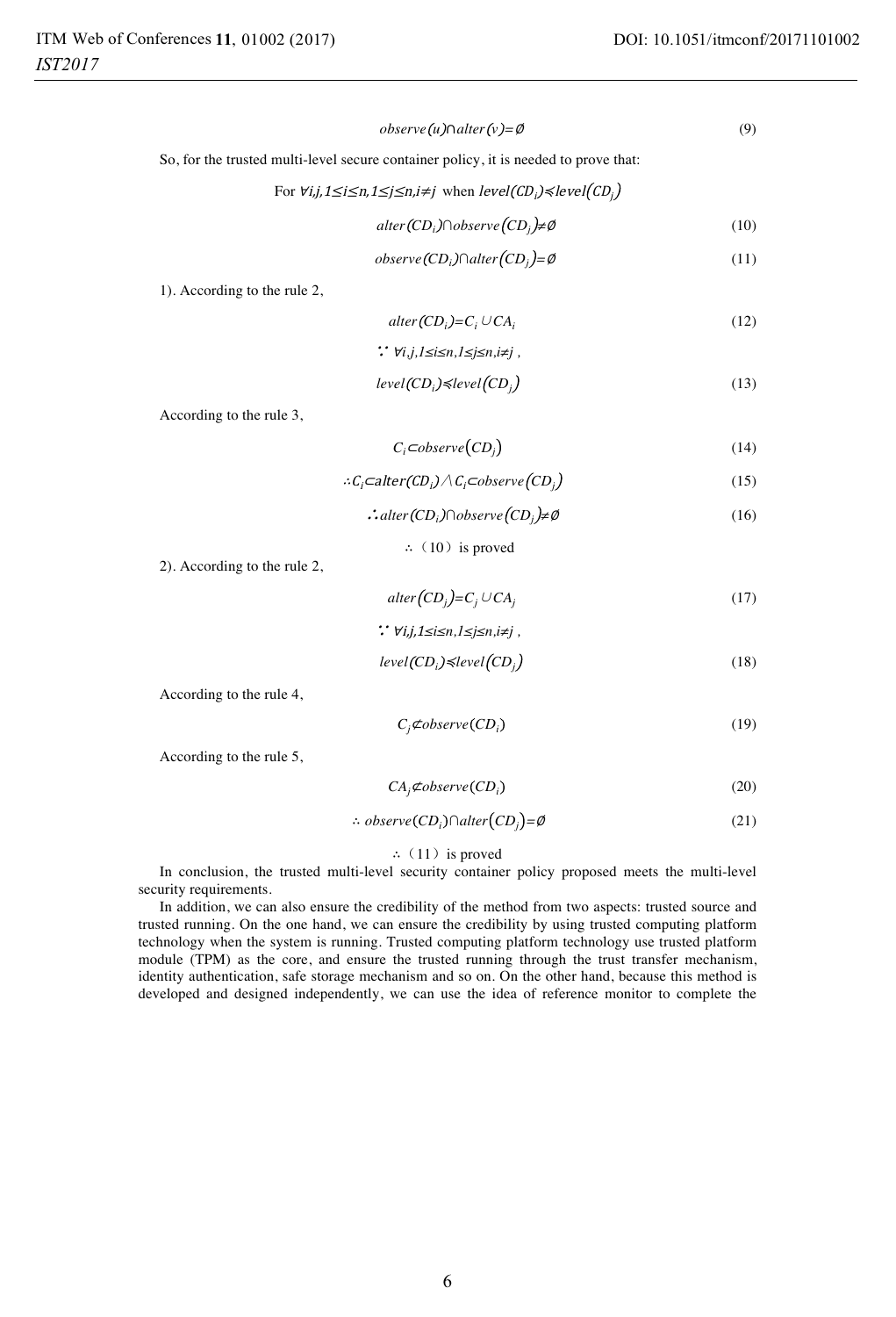design and development, and as far as possible to reduce the size of key code in the process of implementation.

### **3.3 Feasibility analysis**

According to the discussion in the section 3 and the structural characteristics of this method, we can use the union file system[17] (UnionFS) technology to implement the mechanism. UnionFS is a layered, lightweight and high performance file system, which can merge multiple file systems together and allowing the coexistence of read-only and read-write directories. By using the copy-on-write function, it allows virtual modification of the read-only file system, and the real modification will be saved to the read-write file system. The principle is shown in Figure 3.



#### **Figure 3.** Schematic diagram of UnionFS

F1 and F2 formed a union file system FS through the method 'mount', where F1 is considered as a read-write layer and F2 is considered as a read-only layer. FS can only read the contents of F2. When FS wants to modify the file in F2, F1 will creates a file corresponding to the file in F2 and FS is actually modify the F1.

The trusted multi-level secure container mechanism proposed in section 3 can be implemented by using UnionFS technology. As shown in Figure 1, we can considered the file system Mc as the readonly layer of the UnionFS, and file system N itself as the read-write layer of the UnionFS. In this way, all changes of Mc can reflected in the file system N, and M can't know any changes in N. All above meet the requirements of the multilevel security model.

For example, Docker is a typical container-based lightweight virtualization system, the AUFS (Another UnionFS) it uses is a union file system. In addition to AUFS, the union file system types that Docker supports also include btrfs, vfs and DeviceMapper. Therefore, in most of the lightweight virtualization systems, such as docker, we can use the characteristics of the union file system to implement the trusted multi-level security container mechanism directly.

### **4 Scenarios**

Trusted multi-level security container mechanism combines the traditional multi-level security policy and lightweight virtualization environment, and using the formal method proves its security, which has a strong application significance. In the reference[18], Rushby is divided multi-level security policy into two types: transitive model and intransitive model. The two kinds of models can be implemented by this mechanism. The following are explanation of implementation of these two models.

1) Transitive model



**Figure 4.** Transitive model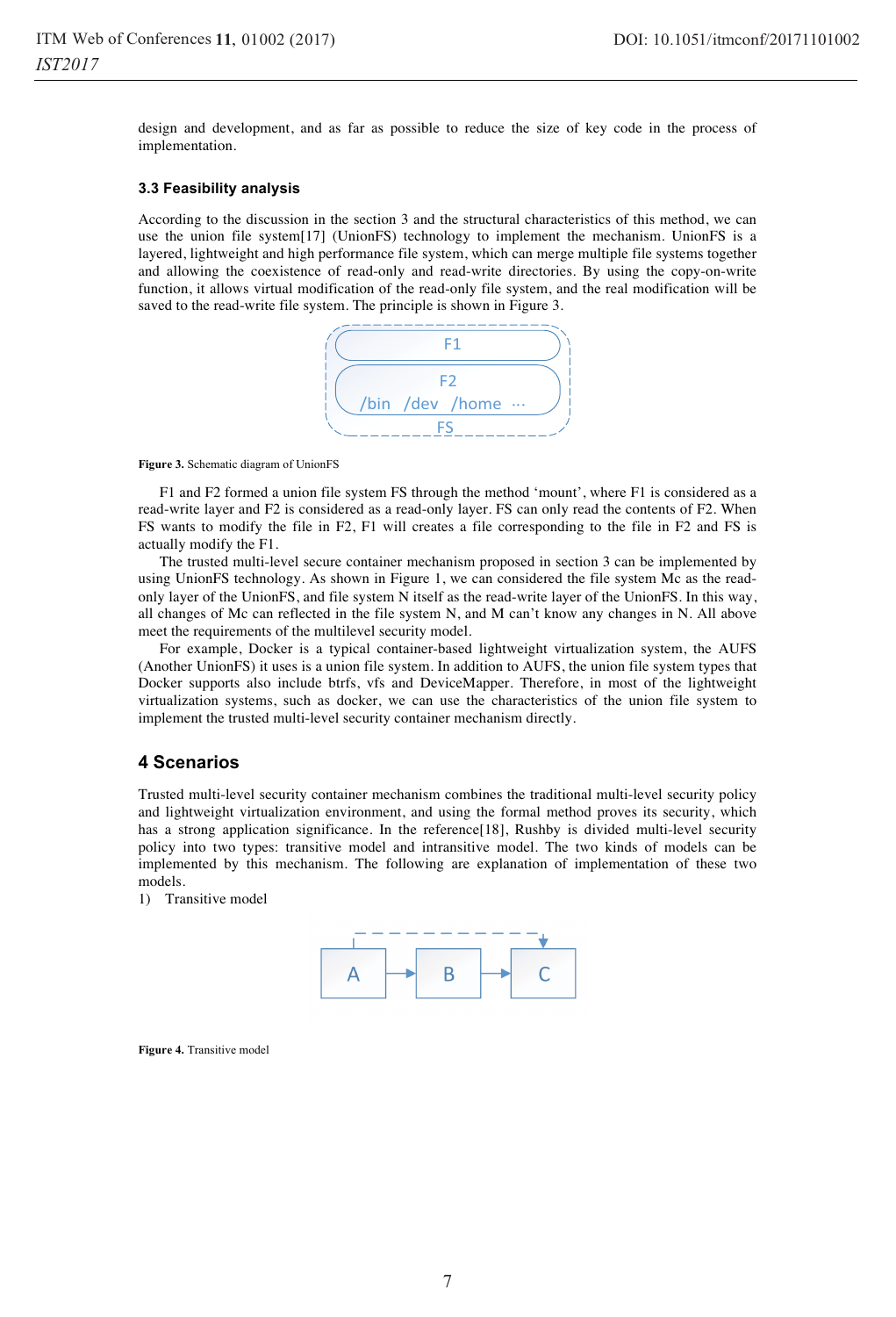As shown in Figure 4, for three different domains A, B and C, the security level relationship of A, B. C is A<B<C. A  $\sim$  B denotes the information can flow from domain B to domain A. Then, the model can be referred to as  $A \sim B$ ,  $B \sim C$ ,  $A \sim C$ . The file A can be considered as the read-only layer of domain B, and the file system is considered as the read-only layer of domain C. According to the characteristics of the union file system, domain B can know the changes in domain A, domain C can know the changes in domain A and domain B. Conversely, the lower level domain will not aware of the changes in high level domain.

This implementation way has more practical significance than the traditional BLP model. In practical application, the lower security level user can report information to the higher security level user, but it doesn't mean that he can write something on the contents of the higher security level user. For the organization with security requirements, the high security level user can know the low security-level user's modify of files, and low security level user can not know the high security level user's file system. In addition, high security level user can modify files of low security level user, and this modification will not affect the original file system of low security level user.

2) Intransitive model



**Figure 5.** Intransitive model (1)



#### Figure 6. Intransitive model (2)

As shown in Figure 5, for three different domains A, B and C, the non-transitive model can be referred to as  $A \sim B$ ,  $B \sim C$ ,  $A \rightarrow C$ . According to characteristics of non-transitive model, B divided into two disjoint domains: B1 and B2. A is considered as the read-only layer of B1, and B2 is considered as the read-only layer of C, as shown in Figure 6. B acts as a middleman or arbiter to judge the information in B1. If the information meet the requirements of C to read, B will copy the information of B1 to B2, then C can read these information. If not, nothing to do. In this way, the information can flow from A to B, from B to C, but can't directly flow from C to A. This model is widely used in practical applications. B can be considered as a confidential department of a unit or organization. It can examine and verify the information of user A, and judge whether user C can read the information. If the requirement is met, the information from A will be written in the area which is readable for user C. This method can avoid the information leakage caused by the direct communication between user A and C.

### **Conclusion**

Trusted multi-level security container mechanism is aimed at the problem of data protection in container-based lightweight virtualization environment, overcome the limitations of the current mainstream MLS in application. At the same time, the trusted multi-level security container mechanism adopt formal description and other trusted computing technologies to ensure the